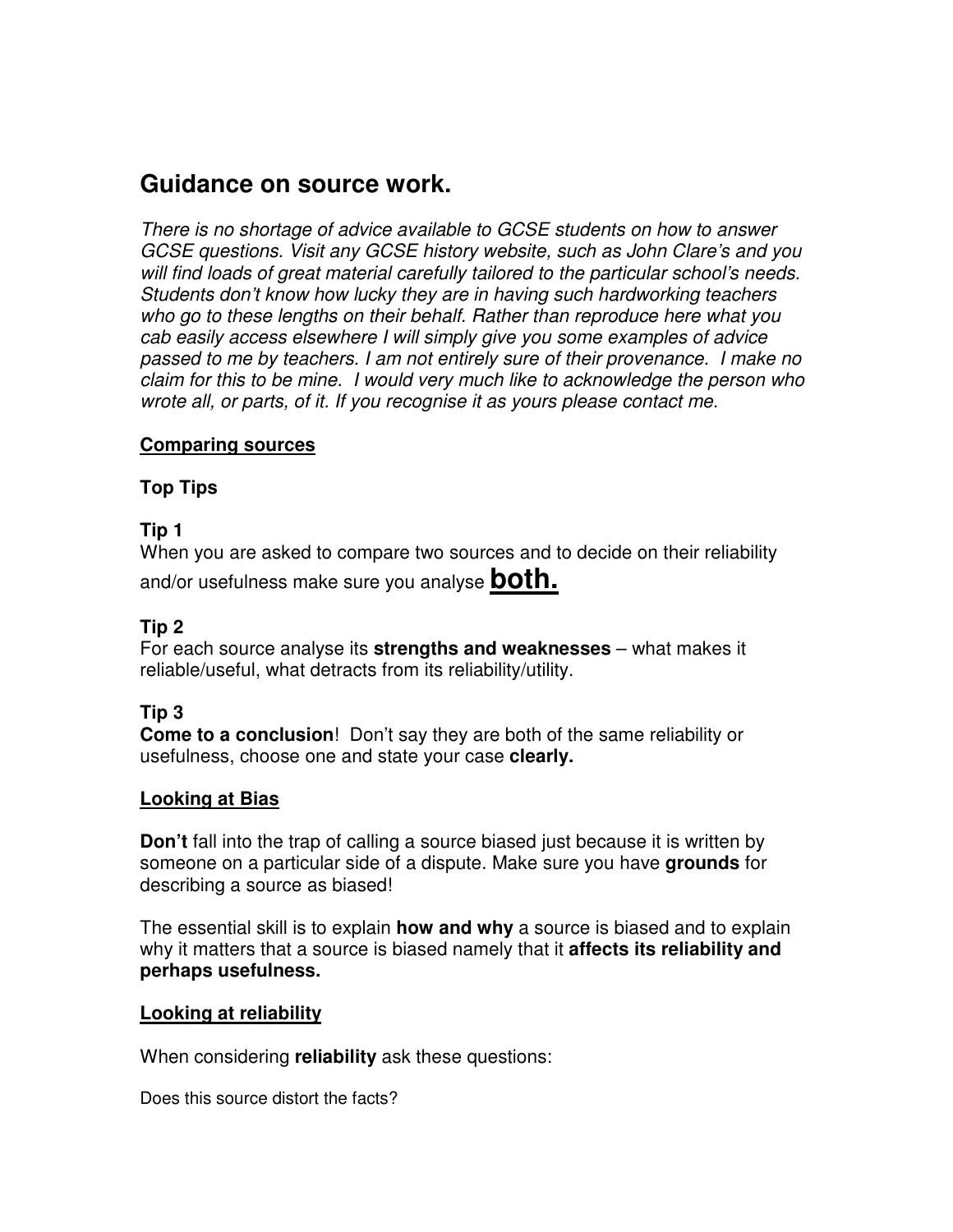Does it give one side of the story or is it balanced? Does it deliberately attempt to mislead? Can the views expressed in the source be corroborated? Is the author of the source in a position to know what happened? Where did the author get the information from? When was the source produced? Why was the source written/produced? Was there a hidden agenda?

#### **When thinking about usefulness**

The key trigger here is an understanding of **what your line of enquiry** is. For instance a **biased** source might be **extremely useful** if you are investigating the **opinions** of a particular group at a particular time, but **less useful** if you were asked to investigate "**the facts**" of an event.

#### **When sources disagree**

It is an examiner favourite to ask why two or more sources don't agree. **Don't just describe** the sources back to the examiner – this is **how** they disagree not **why**. Also take care to **remain focussed** – you have not been asked about reliability or usefulness here!

To understand why sources disagree requires an **understanding of motive** – **why** did the author produce the source? You also need to consider the **different access** that each author would have had to the facts. For instance a British historian might have better access to source material on British history than a Chinese one!

You also need to take into **account the background**, nationality, culture, religion etc. of the author and decide whether this may have had some bearing on how things have been **interpreted** in the source.

#### **Use all the sources and your own knowledge**

This type of question often requires you to study a relatively high number of sources and to agree or disagree on a particular statement. These are frequently questions **worth many marks**!

**Consider carefully the statement** offered by the examiner e.g. "Louis Pasteur was the most significant person in the history of medicine."

Do you **agree or disagree** with it? Often as in the example given it is most **sensible to disagree** (explain why Louis Pasteur was important but explain the importance of others in the history of medicine).

**List your knowledge which supports** the statement.

**List your knowledge which does not support** the statement.

**Look to the sources and add evidence from the sources** to both your lists. You will know be in a position to **write a balanced answer.**

Try not to sit on the fence – **come to a conclusion!!**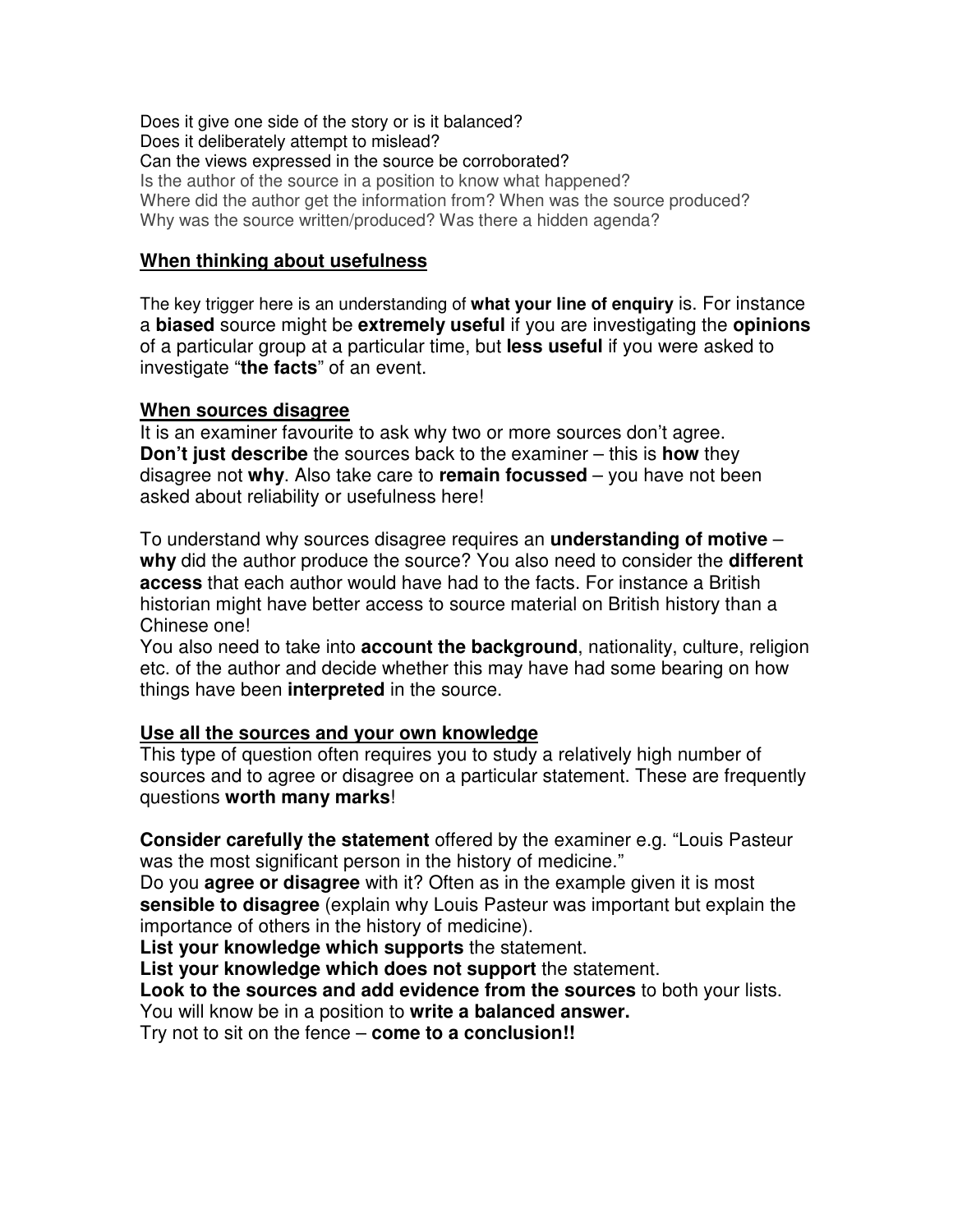# **Reliability: Factors affecting reliability**

### **Questions to consider for Written Sources**

Was the author an **eyewitness** and if so how long since the events did the writing take place?

Did the author have **access** to all the relevant facts?

Did the author have **access** to a variety of **different sources**? Is there evidence of **balance** in the source?

Under what circumstances was the author writing – **was he/she free to speak his/her mind freely?**

Was the author trying to **persuade** people to share his/her views? If the source is all opinion is it opinion **typical** of others at the time?

### **Questions to consider for pictorial sources Drawings and paintings**

Was it the artist's **intention** to give an accurate picture or a factual representation of what occurred? Or was it created to **form opinion?** What was the **motive** of the artist?

If the picture was intended to be an accurate representation, was the artist an **eyewitness**?

Was the picture a product of the artist's **imagination**?

# **Cartoons**

These are frequently deliberately **exaggerated** for effect and in many cases simply unreal e.g. Winston Churchill portrayed with the body of a bull dog. In such cases it is clear that that the picture itself is not "reliable" so you will have to consider whether **the message** of the picture is reliable (did Churchill have bulldog qualities?). Does the message **accurately reflect** the generally held opinion of the person, event or thing?

Always remember that cartoons are usually produced for a precise moment in time and therefore are helpful in capturing what SOME people felt at the time. As today, different newspapers and cartoonists held different views, so cartoons are often NOT representative of the general mood.

# **Photos**

**The camera sometimes lies!** However it is very unlikely that "doctored" photos will appear in exam papers. However **staged** photographs will often appear! Think of the College prospectus with all those happy hardworking students contently working away behind the screens of high specification computers! Thinks of those royal family photographs where sour faced expressions are airbrushed out in favour of beaming smiles. Ask yourself whether the photograph **portrays events which are typical** of such a context. Consider also the **motive** of the person who may have staged the photograph.